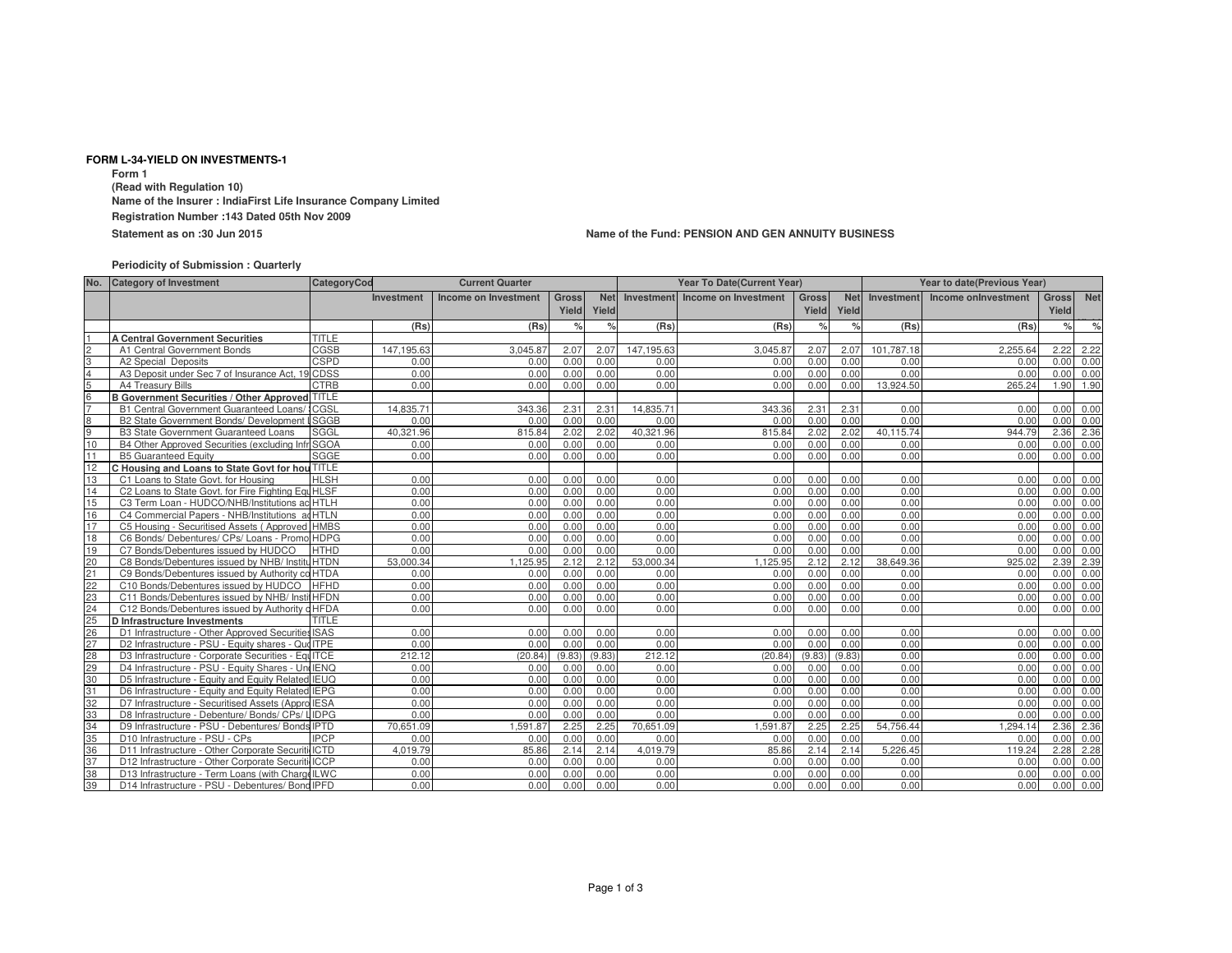| No.      | <b>Category of Investment</b>                                                                         | CategoryCod  |                   | <b>Current Quarter</b> | Year To Date(Current Year) |              |                   |                      | Year to date(Previous Year) |                     |              |                     |                       |              |
|----------|-------------------------------------------------------------------------------------------------------|--------------|-------------------|------------------------|----------------------------|--------------|-------------------|----------------------|-----------------------------|---------------------|--------------|---------------------|-----------------------|--------------|
|          |                                                                                                       |              | <b>Investment</b> | Income on Investment   | <b>Gross</b><br>Yield      | Net<br>Yield | <b>Investment</b> | Income on Investment | <b>Gross</b><br>Yield       | <b>Net</b><br>Yield | Investment   | Income onlnvestment | <b>Gross</b><br>Yield | <b>Net</b>   |
| 40       | D15 Infrastructure - Other Corporate Securiti ICFD                                                    |              | 0.00              | 0.00                   | 0.00                       | 0.00         | 0.00              | 0.00                 | 0.00                        | 0.00                | 0.00         | 0.00                | 0.00                  | 0.00         |
| 41       | D16 Infrastructure - Bonds                                                                            | LBI          | 3.000.00          | 65.54                  | 2.18                       | 2.18         | 3,000.00          | 65.54                | 2.18                        | 2.18                | 0.00         | 0.00                | 0.00                  | 0.00         |
| 42       | E Approved Investment Subject To Exposu TITLE                                                         |              |                   |                        |                            |              |                   |                      |                             |                     |              |                     |                       |              |
| 43       | E1 PSU - (Approved Investment)-Equity Sha EAEQ                                                        |              | 96.98             | (4.62)                 | (4.76)                     | (4.76)       | 96.98             | (4.62)               | (4.76)                      | (4.76)              | 0.00         | 0.00                | 0.00                  | 0.00         |
| 44       | E2 Corporate Securities (Approved Investme EACE                                                       |              | 1.455.80          | 59.36                  | 4.08                       | 4.08         | 1,455.80          | 59.36                | 4.08                        | 4.08                | 0.00         | 0.00                | 0.00                  | 0.00         |
| 45       | E3 PSU-(Approved Investments) - Equity Sha ETPE                                                       |              | 0.00              | 0.00                   | 0.00                       | 0.00         | 0.00              | 0.00                 | 0.00                        | 0.00                | 0.00         | 0.00                | 0.00                  | 0.00         |
| 46       | E4 Corporate Securities (Approved Investme ETCE                                                       |              | 0.00              | 0.00                   | 0.00                       | 0.00         | 0.00              | 0.00                 | 0.00                        | 0.00                | 0.00         | 0.00                | 0.00                  | 0.00         |
| 47       | E5 Corporate Securities (Approved Investme EENQ                                                       |              | 0.00              | 0.00                   | 0.00                       | 0.00         | 0.00              | 0.00                 | 0.00                        | 0.00                | 0.00         | 0.00                | 0.00                  | 0.00         |
| 48       | E6 PSU - Equity Shares - Unquoted                                                                     | EEUQ         | 0.00              | 0.00                   | 0.00                       | 0.00         | 0.00              | 0.00                 | 0.00                        | 0.00                | 0.00         | 0.00                | 0.00                  | 0.00         |
| 49       | E7 Equity Shares - Companies incorporated EFES                                                        |              | 0.00              | 0.00                   | 0.00                       | 0.00         | 0.00              | 0.00                 | 0.00                        | 0.00                | 0.00         | 0.00                | 0.00                  | 0.00         |
| 50       | E8 Equity Shares (incl. Equity related Instrum EEPG                                                   |              | 0.00              | 0.09                   | 0.00                       | 0.00         | 0.00              | 0.09                 | 0.00                        | 0.00                | 0.00         | 0.00                | 0.00                  | 0.00         |
| 51       | E9 Corporate Securities - Bonds - Taxable                                                             | <b>EPBT</b>  | 2.521.04          | 57.01                  | 2.26                       | 2.26         | 2.521.04          | 57.01                | 2.26                        | 2.26                | 2.004.05     | 50.45               | 2.52                  | 2.52         |
| 52       | E10 Corporate Securities - Bonds - Tax free EPBF                                                      |              | 0.00              | 0.00                   | 0.00                       | 0.00         | 0.00              | 0.00                 | 0.00                        | 0.00                | 0.00         | 0.00                | 0.00                  | 0.00         |
| 53       | E11 Corporate Securities (Approved Investm EPNQ                                                       |              | 0.00              | 0.00                   | 0.00                       | 0.00         | 0.00              | 0.00                 | 0.00                        | 0.00                | 0.00         | 0.00                | 0.00                  | 0.00         |
| 54       | E12 Corporate Securities (Approved Investm ECIS                                                       |              | 0.00              | 0.00                   | 0.00                       | 0.00         | 0.00              | 0.00                 | 0.00                        | 0.00                | 0.00         | 0.00                | 0.00                  | 0.00         |
| 55       | E13 Corporate Securities (Approved Investm ECOS                                                       |              | 28,647.98         | 689.67                 | 2.41                       | 2.41         | 28,647.98         | 689.67               | 2.41                        | 2.41                | 25,904.75    | 596.97              | 2.30                  | 2.30         |
| 56       | E14 Corporate Securities - Debentures/ Bond EDPG                                                      |              | 0.00              | 0.00                   | 0.00                       | 0.00         | 0.00              | 0.00                 | 0.00                        | 0.00                | 0.00         | 0.00                | 0.00                  | 0.00         |
| 57       | E15 Corporate Securities (Approved Investm ECDI                                                       |              | 0.00              | 0.00                   | 0.00                       | 0.00         | 0.00              | 0.00                 | 0.00                        | 0.00                | 0.00         | 0.00                | 0.00                  | 0.00         |
| 58       | E16 Investment Properties - Immovable                                                                 | <b>EINP</b>  | 0.00              | 0.00                   | 0.00                       | 0.00         | 0.00              | 0.00                 | 0.00                        | 0.00                | 0.00         | 0.00                | 0.00                  | 0.00         |
| 59       | E17 Loans - Policy Loans                                                                              | <b>ELPL</b>  | 0.00              | 0.00                   | 0.00                       | 0.00         | 0.00              | 0.00                 | 0.00                        | 0.00                | 0.00         | 0.00                | 0.00                  | 0.00         |
| 60       | E18 Loans Secured Loans -Mortgage of Pro ELMI                                                         |              | 0.00              | 0.00                   | 0.00                       | 0.00         | 0.00              | 0.00                 | 0.00                        | 0.00                | 0.00         | 0.00                | 0.00                  | 0.00         |
| 61       | E19 Loans Secured Loans -Mortgage of Pro                                                              | <b>ELMO</b>  | 0.00              | 0.00                   | 0.00                       | 0.00         | 0.00              | 0.00                 | 0.00                        | 0.00                | 0.00         | 0.00                | 0.00                  | 0.00         |
| 62       | E20 Deposits - Deposit with scheduled banks ECDB                                                      |              | 1.400.00          | 21.41                  | 1.53                       | 1.53         | 1.400.00          | 21.41                | 1.53                        | 1.53                | 4.939.86     | 133.66              | 2.71                  | 2.71         |
| 63       | E21 Deposits - CDs with Scheduled Banks                                                               | <b>EDCD</b>  | 0.00              | 0.00                   | 0.00                       | 0.00         | 0.00              | 0.00                 | 0.00                        | 0.00                | 0.00         | 0.00                | 0.00                  | 0.00         |
| 64       | E22 Deposits - Money at call and short notic ECMR                                                     |              | 0.00              | 0.00                   | 0.00                       | 0.00         | 0.00              | 0.00                 | 0.00                        | 0.00                | 0.00         | 0.00                | 0.00                  | 0.00         |
| 65       | E23 CCIL (Approved Investement) - CBLO                                                                | <b>ECBO</b>  | 19.130.23         | 355.38                 | 1.86                       | 1.86         | 19,130.23         | 355.38               | 1.86                        | 1.86                | 28,746.65    | 579.49              | 2.02                  | 2.02         |
| 66       | E24 Commercial Papers issued by all India FECCP                                                       |              | 0.00              | 0.00                   | 0.00                       | 0.00         | 0.00              | 0.00                 | 0.00                        | 0.00                | 0.00         | 0.00                | 0.00                  | 0.00         |
| 67       | E25 Application Money                                                                                 | <b>ECAM</b>  | 0.00              | 0.00                   | 0.00                       | 0.00         | 0.00              | 0.00                 | 0.00                        | 0.00                | 0.00         | 0.00                | 0.00                  | 0.00         |
| 68       | E26 Deposit with Primary Dealers duly recor EDPD                                                      |              | 0.00              | 0.00                   | 0.00                       | 0.00         | 0.00              | 0.00                 | 0.00                        | 0.00                | 0.00         | 0.00                | 0.00                  | 0.00         |
| 69       | E27 Perpetual Debt Instruments of Tier I and EUPD                                                     |              | 0.00              | 0.00                   | 0.00                       | 0.00         | 0.00              | 0.00                 | 0.00                        | 0.00                | 0.00         | 0.00                | 0.00                  | 0.00         |
| 70       | E28 Perpetual Debt Instruments of Tier I and EPPD                                                     |              | 0.00              | 0.00                   | 0.00                       | 0.00         | 0.00              | 0.00                 | 0.00                        | 0.00                | 0.00         | 0.00                | 0.00                  | 0.00         |
| 71       | E29 Perpetual Non-Cum. P.Shares and Red EUPS                                                          |              | 0.00              | 0.00                   | 0.00                       | 0.00         | 0.00              | 0.00                 | 0.00                        | 0.00                | 0.00         | 0.00                | 0.00                  | 0.00         |
| 72       | E30 Perpetual Non-Cum. P.Shares and Red EPPS                                                          |              | 0.00              | 0.00                   | 0.00                       | 0.00         | 0.00              | 0.00                 | 0.00                        | 0.00                | 0.00         | 0.00                | 0.00                  | 0.00         |
| 73       | E31 Foreign Debt Securities (Invested prior to EFDS                                                   |              | 0.00              | 0.00                   | 0.00                       | 0.00         | 0.00              | 0.00                 | 0.00                        | 0.00                | 0.00         | 0.00                | 0.00                  | 0.00         |
| 74       | E35 Mutual Funds - ETF                                                                                | <b>EETF</b>  | 0.00              | 0.00                   | 0.00                       | 0.00         | 0.00              | 0.00                 | 0.00                        | 0.00                | 0.00         | 0.00                | 0.00                  | 0.00         |
| 75       | E32 Mutual Funds - Gilt/ G Sec/ Liquid Scher EGMF                                                     |              | 162.84            | 3.44                   | 2.11                       | 2.11         | 162.84            | 3.44                 | 2.11                        | 2.11                | 9.748.39     | 91.83               | 0.94                  | 0.94         |
| 76<br>77 | E33 Mutual Funds - (under Insurer's Promote OAFA                                                      |              | 0.00              | 0.00                   | 0.00                       | 0.00         | 0.00              | 0.00                 | 0.00                        | 0.00                | 0.00         | 0.00                | 0.00                  | 0.00         |
| 78       | E33 Mutual Funds - (under Insurer's Promote EMPG                                                      |              | 0.00<br>0.00      | 0.00<br>0.00           | 0.00<br>0.00               | 0.00<br>0.00 | 0.00<br>0.00      | 0.00<br>0.00         | 0.00<br>0.00                | 0.00<br>0.00        | 0.00<br>0.00 | 0.00<br>0.00        | 0.00<br>0.00          | 0.00         |
|          | E34 Net Current Assets (Only in respect of UENCA                                                      |              |                   |                        |                            |              |                   |                      |                             |                     |              |                     |                       | 0.00         |
| 79       | F Other than Approved Securities                                                                      | <b>TITLE</b> |                   |                        |                            |              |                   |                      |                             |                     | 0.00         |                     |                       | 0.00         |
| 80<br>81 | F1 Other than Approved Investments -Bonds OBPT                                                        |              | 0.00<br>0.00      | 0.00<br>0.00           | 0.00<br>0.00               | 0.00<br>0.00 | 0.00<br>0.00      | 0.00<br>0.00         | 0.00                        | 0.00<br>0.00        | 0.00         | 0.00<br>0.00        | 0.00                  |              |
| 82       | F2 Other than Approved Investments -Bonds OBPF<br>F3 Other than Approved Investments - Equity OESH    |              | 0.00              | 0.00                   | 0.00                       | 0.00         | 0.00              | 0.00                 | 0.00<br>0.00                | 0.00                | 0.00         | 0.00                | 0.00<br>0.00          | 0.00<br>0.00 |
| 83       |                                                                                                       |              | 0.00              |                        | 0.00                       | 0.00         | 0.00              | 0.00                 | 0.00                        | 0.00                | 0.00         | 0.00                | 0.00                  | 0.00         |
| 84       | F4 Equity Shares (incl. Equity related Instrum OEPG<br>F5 Other than Approved Investments -Deber OLDB |              | 0.00              | 0.00<br>0.00           | 0.00                       | 0.00         | 0.00              | 0.00                 | 0.00                        | 0.00                | 0.00         | 0.00                | 0.00                  | 0.00         |
| 85       | F6 Debentures/ Bonds/ CPs/ Loans etc. - ProODPG                                                       |              | 0.00              | 0.00                   | 0.00                       | 0.00         | 0.00              | 0.00                 | 0.00                        | 0.00                | 0.00         | 0.00                | 0.00                  | 0.00         |
| 86       | F7 Commercial Papers                                                                                  | OACP         | 0.00              | 0.00                   | 0.00                       | 0.00         | 0.00              | 0.00                 | 0.00                        | 0.00                | 0.00         | 0.00                | 0.00                  | 0.00         |
| 87       | F8 Other than Approved Investments - Pref SOPSH                                                       |              | 0.00              | 0.00                   | 0.00                       | 0.00         | 0.00              | 0.00                 | 0.00                        | 0.00                | 0.00         | 0.00                | 0.00                  | 0.00         |
| 88       | F9 Other than Approved Investments - Ventur OVNF                                                      |              | 0.00              | 0.00                   | 0.00                       | 0.00         | 0.00              | 0.00                 | 0.00                        | 0.00                | 0.00         | 0.00                | 0.00                  | 0.00         |
| 89       | F10 Other than Approved Investments - Shorl OSLU                                                      |              | 0.00              | 0.00                   | 0.00                       | 0.00         | 0.00              | 0.00                 | 0.00                        | 0.00                | 0.00         | 0.00                | 0.00                  | 0.00         |
| 90       | F11 Other than Approved Investments - Tern OTLW                                                       |              | 0.00              | 0.00                   | 0.00                       | 0.00         | 0.00              | 0.00                 | 0.00                        | 0.00                | 0.00         | 0.00                | 0.00                  | 0.00         |
|          |                                                                                                       |              |                   |                        |                            |              |                   |                      |                             |                     |              |                     |                       |              |